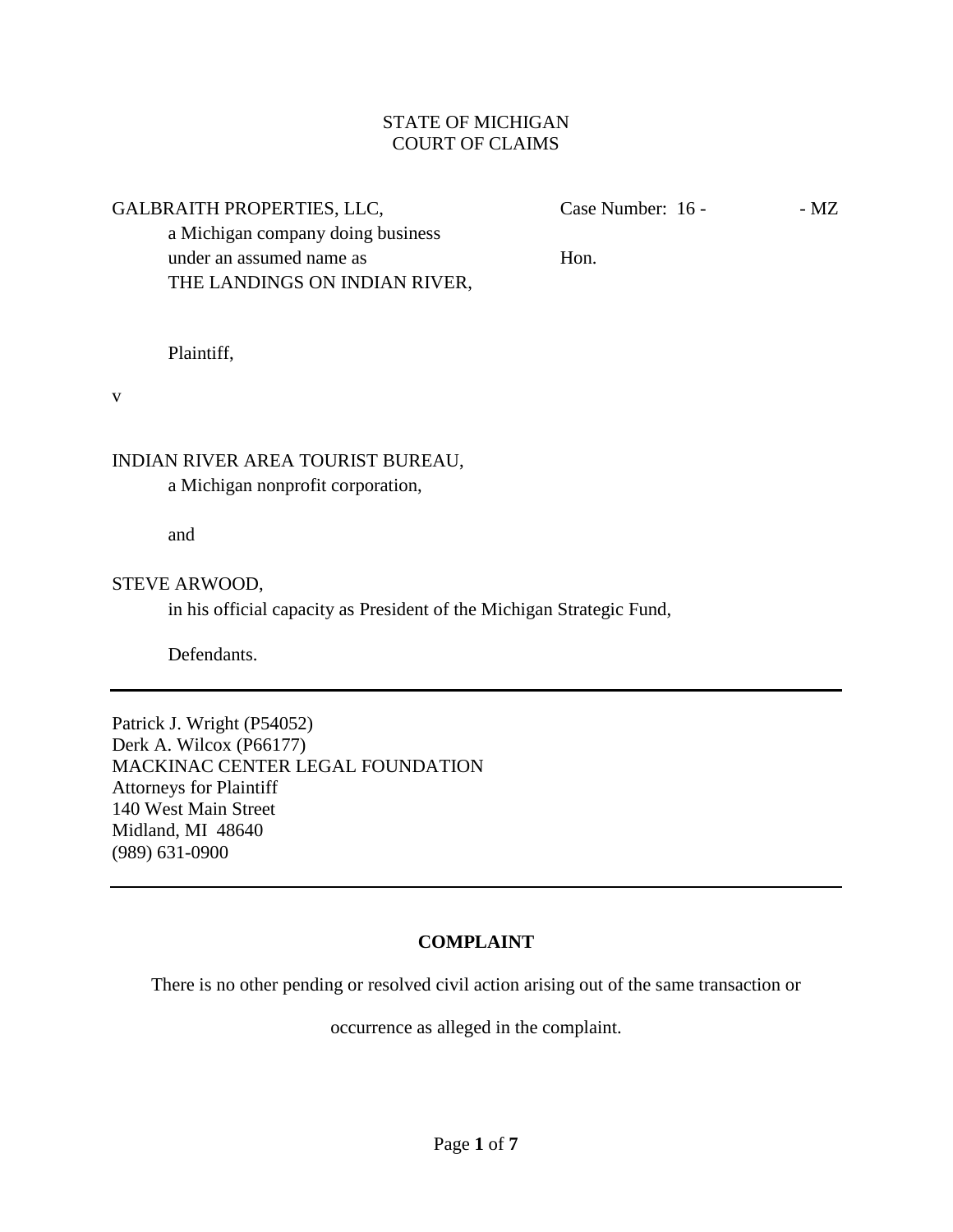Now comes Plaintiff, GALBRAITH PROPERTIES, LLC, operating under the assumed name of THE LANDINGS ON INDIAN RIVER, and for its Complaint, states the following:

## **BACKGROUND**

The Plaintiff, GALBRAITH PROPERTIES, LLC operating under the assumed name of THE LANDINGS ON INDIAN RIVER ("THE LANDINGS") rents cottages on the Indian River. The State of Michigan, pursuant to the Community Convention or Tourism Marketing Act, PA 395 of 1980, MCL 141.871 *et seq*., has authorized the creation of certain regional entities to promote regional tourism and to fund themselves through the imposition of a room tax on rented rooms at facilities within the region. Defendant, INDIAN RIVER AREA TOURIST BUREAU, is such an entity. Defendant STEVE ARWOOD is the president of the Michigan Strategic Fund and, under the Community Convention or Tourism Marketing Act, is the state official who approves actions taken under that Act. The purpose of this room tax is promote tourism by paid advertising and promotion. However, this paid advertising and promotion is a form of compelled speech. Our United States Supreme Court has held that a person cannot be compelled to pay for speech against his will, regardless of the message, except under certain circumstances which do not apply here. For this reason, the imposition of this room tax is unconstitutional as an imposition on free speech under the Michigan and United States Constitutions, and the Community Convention or Tourism Marketing Act is unconstitutional.

## **THE PARTIES, VENUE AND JURISDICTION**

- 1. The Plaintiff, , GALBRAITH PROPERTIES, LLC operating under the assumed name of THE LANDINGS ON INDIAN RIVER ("THE LANDINGS"), is a limited liability company under the laws of Michigan.
- 2. THE LANDINGS has a registered office in Cheboygan, Michigan.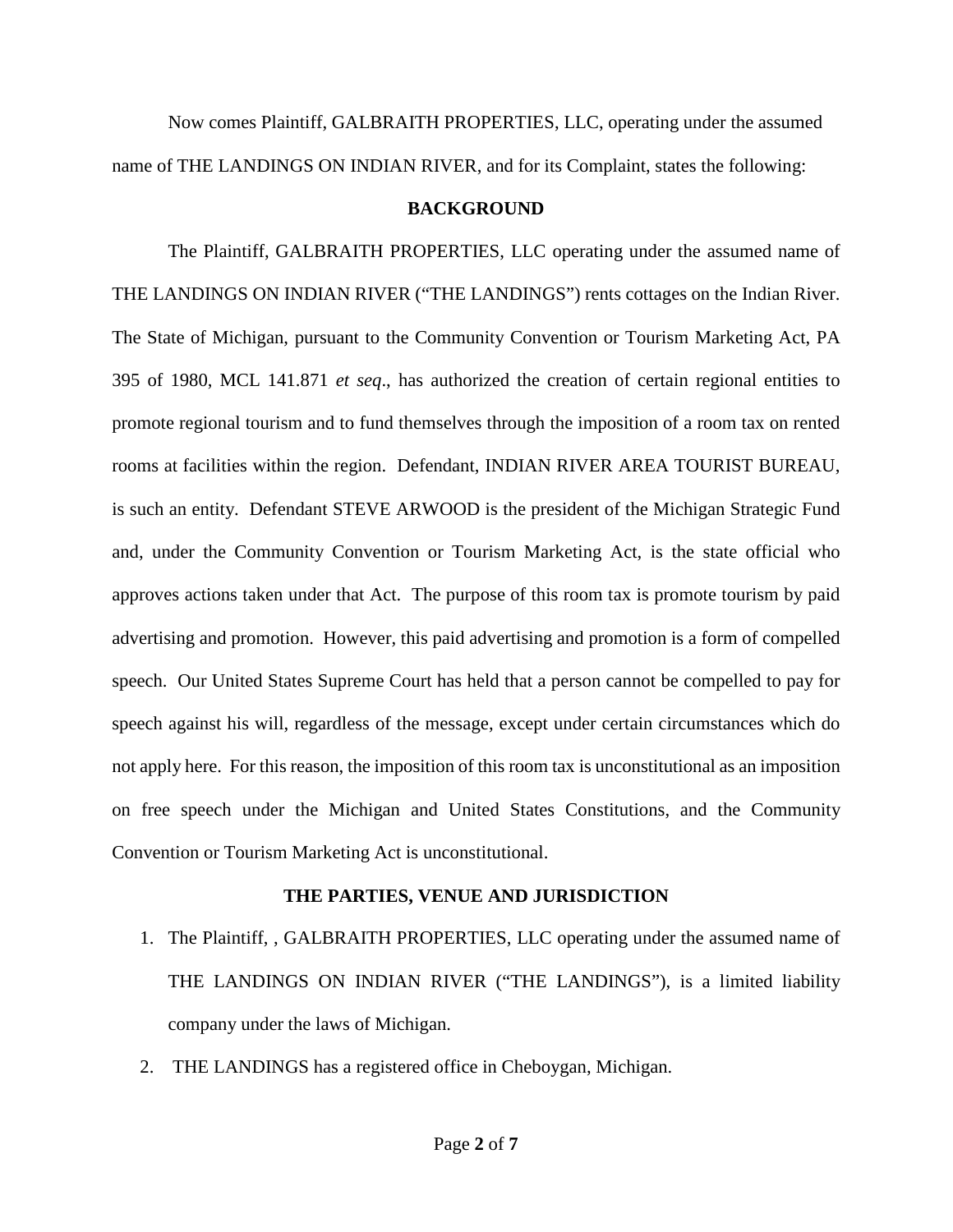- 3. The Defendant, INDIAN RIVER AREA TOURIST BUREAU ("IRATB"), is a Michigan nonprofit corporation, and is recognized as a tax exempt  $501(c)(6)$  under the federal tax code.
- 4. IRATB maintains an office and does business in Indian River, Michigan.
- 5. Defendant, STEVE ARWOOD is an individual acting as president of the Michigan Strategic Fund.
- 6. The matter at issue here is the constitutionality of a statute authorizing a tax and seeks a declaratory ruling and damages; therefore, under MCL 600.6419, this court has jurisdiction to hear and decide this dispute.
- 7. This matter includes a claim for relief under 42 USC 1983 of the federal code, which this state Court of Claims has jurisdiction over pursuant to the Supremacy Clause of Art VI of the United States Constitution. See *Felder v Casey*, 487 US 131, 108 SCt 2302 (1988)

# **COUNT 1 – MICHIGAN CONSTITUTIONAL FREE SPEECH VIOLATION**

- 8. The Plaintiff incorporates the preceding paragraphs as if restated fully herein.
- 9. Const 1963, Art I, § 5 guarantees "Every person may freely speak, write, express and publish his views on all subjects, being responsible for the abuse of such right; and no law shall be enacted to restrain or abridge the liberty of speech or of the press."
- 10. Using the power of the government to compel speech is a violation of the liberty of speech.
- 11. The Defendant IRATB monetarily assesses the Plaintiff based on its room rentals.
- 12. The statutory basis of Defendant IRATB's room rental assessment is found in the Community Convention or Tourism Marketing Act, Public Act 395 of 1980, MCL 141.871 *et seq*. (hereafter, the "Act").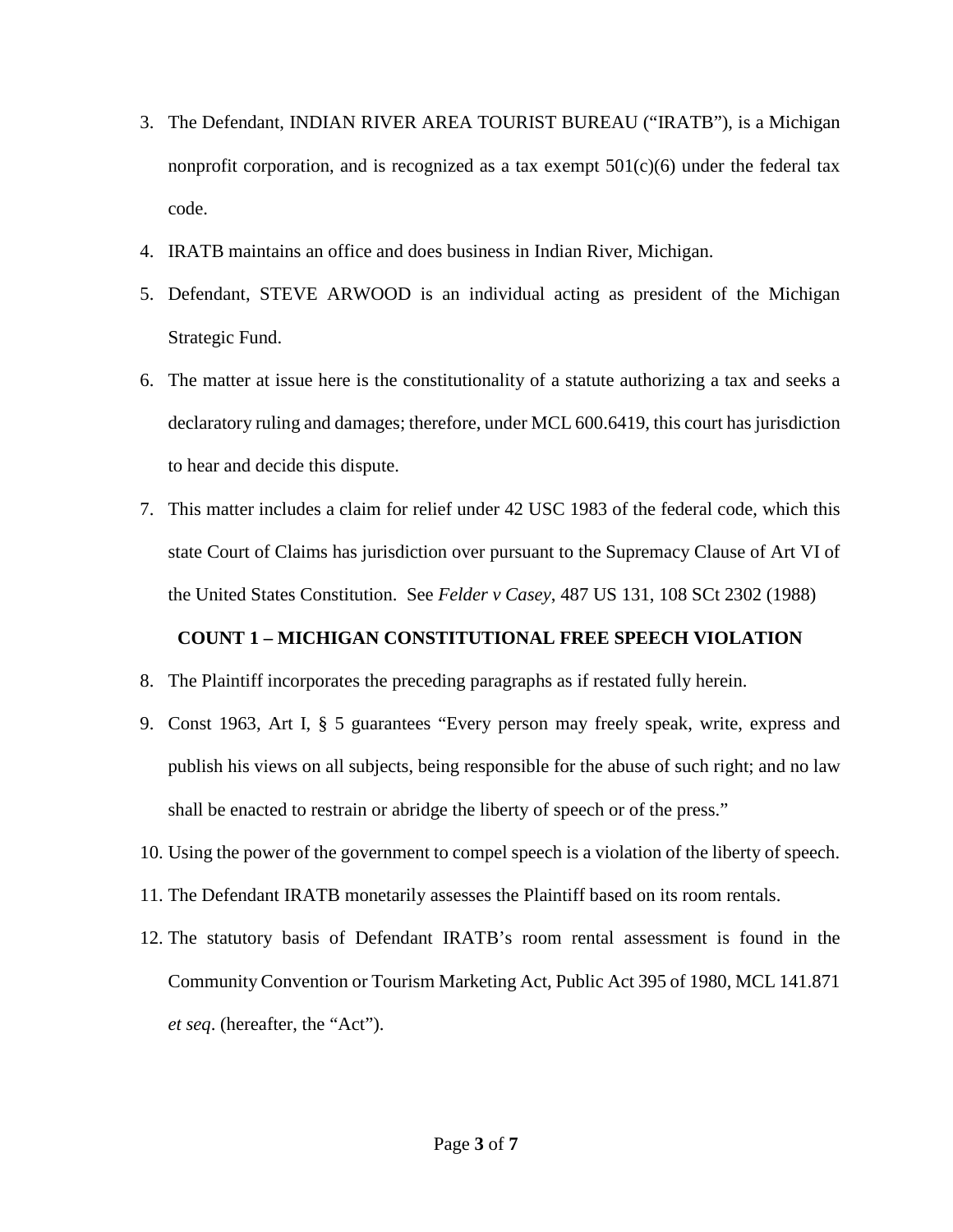- 13. Defendant IRATB's assessments are used to fund speech that advertises tourism in the region.
- 14. Defendant IRATB's assessments fund no other action other than speech promoting regional tourism.
- 15. Defendant IRATB's tourism message is not effectively controlled by Michigan's government.
- 16. Defendant IRATB's tourism message is developed by the Defendant IRATB in the form of a marketing program.
- 17. Defendant IRATB's tourism message is not created by the president of the Michigan Strategic Fund, Defendant STEVE ARWOOD.
- 18. Defendant IRATB's tourism message is not created or developed by any State of Michigan government agency.
- 19. Upon information and belief, Defendant STEVE ARWOOD and his predecessors as presidents of the Michigan Strategic Fund have never disapproved a tourism marketing program created by Defendant IRATB.
- 20. Upon information and belief, Defendant STEVE ARWOOD and his predecessors as presidents of the Michigan Strategic Fund have never altered a proposed tourism marketing program created by Defendant.
- 21. The president of the Michigan Strategic Fund's statutory duty, in regards to the tourism marketing message, is confined to approval or disapproval of Defendant IRATB's marketing plan. See MCL 141.873a.
- 22. The president of the Michigan Strategic Fund does not participate in any meetings held by the Defendant IRATB.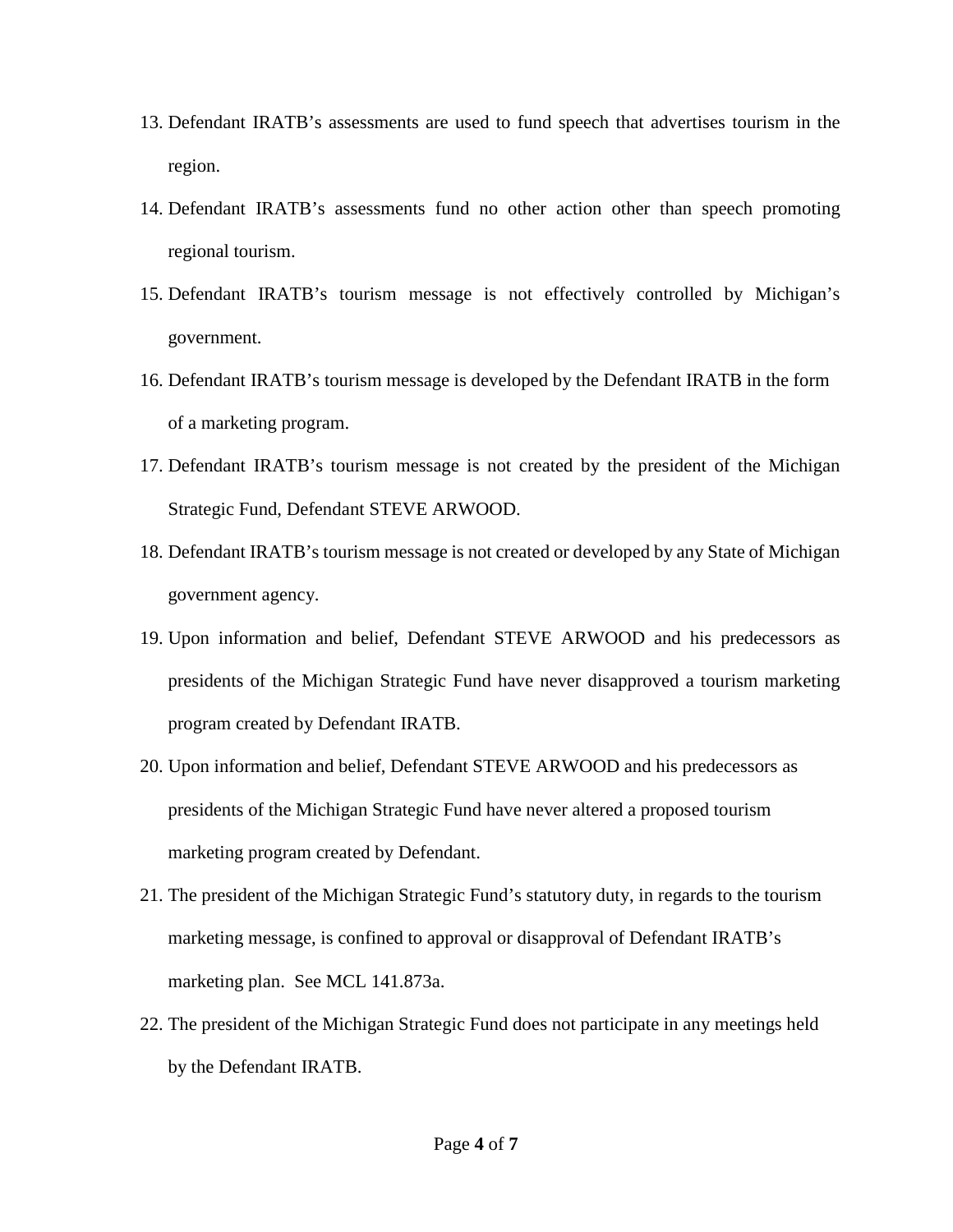- 23. The largest expenditure by Defendant IRATB funded by assessments is a webpage.
- 24. Defendant IRATB's webpage does not state that its message is that of the State of Michigan.
- 25. Defendant IRATB's webpage does not state that its message is that of the Michigan Strategic Fund.
- 26. Defendant IRATB's webpage prominently features Plaintiff and other room renters in its top left corner.
- 27. Defendant IRATB's webpage appears to the reasonable viewer to be the speech and message of Plaintiff and other room renters in the district.
- 28. The State of Michigan does not appoint any of Defendant IRATB's principals or officers.
- 29. The Michigan Strategic Fund does not appoint any of Defendant IRATB's principals or officers.
- 30. The rights to free speech under the Michigan and federal constitutions are coterminous. See, e.g., *Up & Out of Poverty Now Coalition v Michigan*, 210 Mich App 162, 168 (1995). Thus, federal authority construing the First Amendment may be used in construing Michigan's constitutional free speech rights. See *id*. at 168–169.
- 31. Our United States Supreme Court has ruled that compelled marketing like that conducted by the Defendant IRATB violates the First Amendment. See *USDA v United Foods*, 121 SCt 2334 (2001).
- 32. A statute that violates the liberty of speech protected by Const 1963, Art I, § 5 is invalid. **COUNT 2 – U.S. CONSTITUTIONAL FIRST AMENDMENT VIOLATION**
- 33. Plaintiff hereby incorporates the preceding paragraphs as though fully restated herein.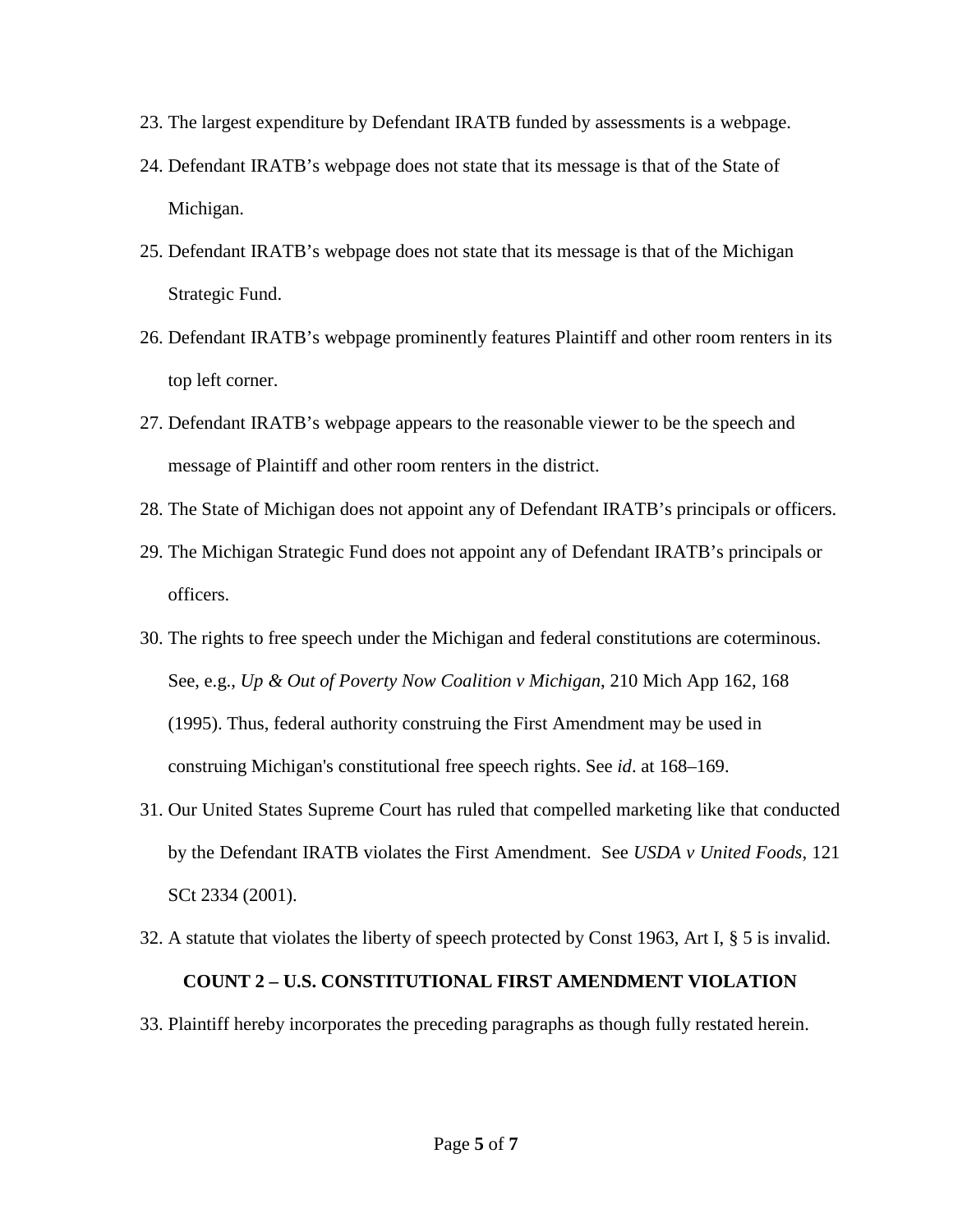- 34. The First Amendment to the U.S. Constitution states: "Congress shall make no law … abridging the freedom of speech."
- 35. For all of the reasons given in Count 1, the Defendant IRATB's assessments levied against Plaintiff violates Plaintiff's freedom of speech under the United States Constitution by compelling Plaintiff to fund speech it chooses not to engage in.
- 36. Michigan's courts can hear and adjudicate claims based on USCA Const Amend 1. See, for example, *Mich State AFL–CIO v MERC*, 453 Mich 362 (1996).
- 37. 42 USC 1983 provides injured parties with jurisdiction to challenge the denial of their constitutional rights by a public official acting under the color of law.
- 38. In this action Plaintiff is not seeking retroactive relief.
- 39. As described above, conduct by Defendants deprived Plaintiff of its constitutional rights under the First Amendment to the United States Constitution.
- 40. Defendants' said deprivation of Plaintiff's rights occurred under color of state law.
- 41. Defendant STEVE ARWOOD in his official capacity is a "person" for the purposes of 42 USC 1983 where the relief sought is proscriptive. See, *Smith v DPH*, 428 Mich 540 (1987).
- 42. Plaintiffs who prevail in cases brought under 42 USC 1983 may be awarded reasonable attorney's fees under 42 USC 1988(b).

## **RELIEF REQUESTED**

Plaintiff requests that this court declare that the room-rental assessment found in the Community Convention or Tourism Marketing Act, PA 395 of 1980, MCL 141.871 *et seq*. violates the free speech rights of the Plaintiff where it performs no other function that to compel Plaintiff to fund speech it does not want to fund; and for nominal damages. In addition, Plaintiff requests any other relief, including but not limited to reasonable attorney's fees and